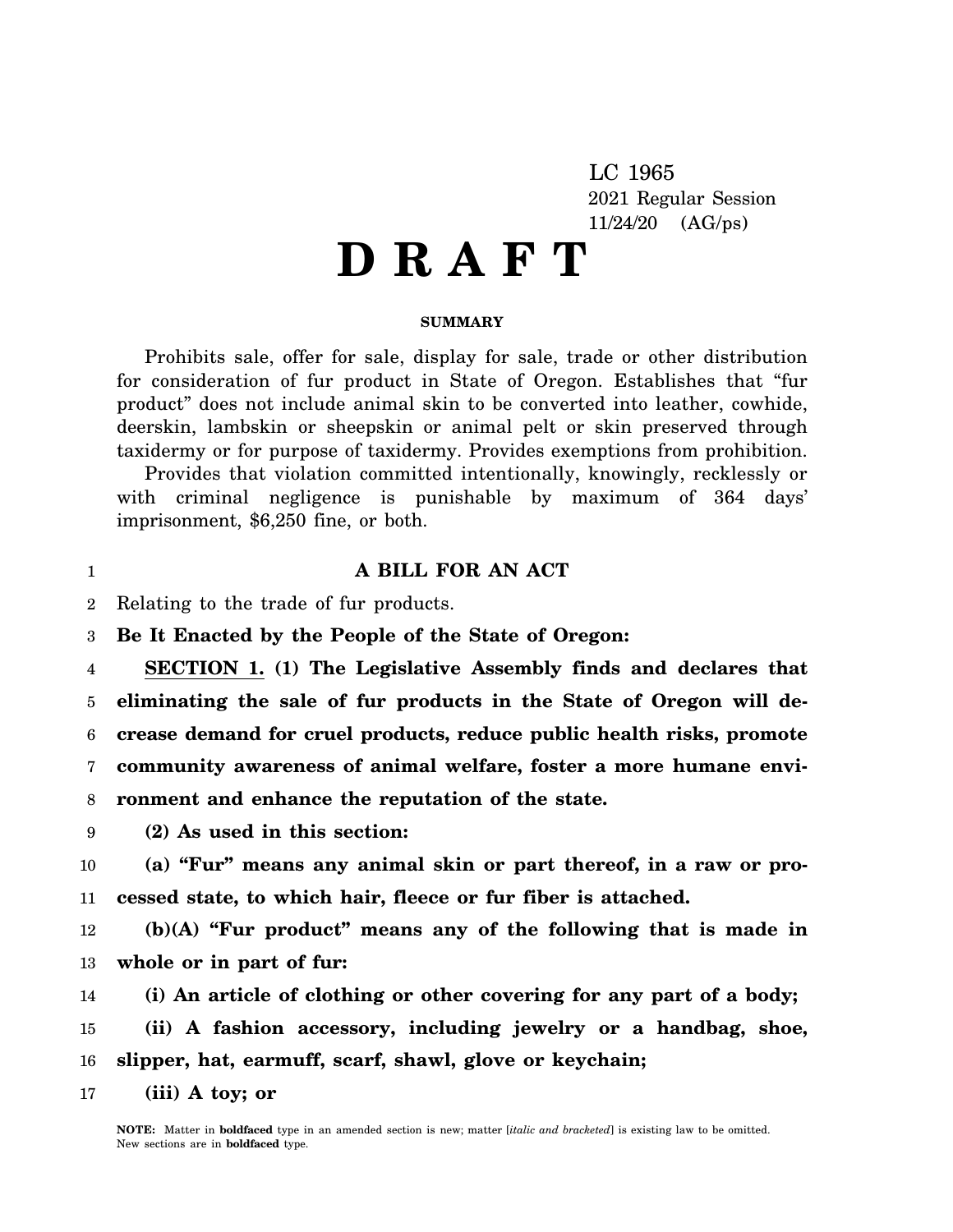1 **(iv) A home accessory or item of home decor.**

2 **(B) "Fur product" does not mean:**

3 4 5 **(i) An animal skin or part thereof that is to be converted into leather, or from which hair, fleece or fur fiber will be completely removed during processing;**

6 **(ii) Cowhide with hair attached thereto;**

7 **(iii) Deerskin with hair attached thereto;**

8 **(iv) Lambskin or sheepskin with fleece attached thereto; or**

9 10 **(v) The pelt or skin of any animal that is preserved through taxidermy or for the purpose of taxidermy.**

11 12 13 **(c) "Nonprofit corporation" means a corporation that is organized and operated as described under section 501(c)(3) of the Internal Revenue Code.**

14 **(d) "Taxidermy" means the practice of:**

15 16 **(A) Preparing and preserving the skin of an animal that is deceased; and**

17 **(B) Stuffing and mounting the skin in lifelike form.**

18 19 20 **(e) "Ultimate consumer" means an individual who purchases a fur product for personal use or for use by another, but not for resale or trade.**

21 22 **(f) "Used fur product" means a fur product that has been worn or used by an ultimate consumer.**

23 24 25 26 **(3) A person may not sell, offer for sale, display for sale, trade or otherwise distribute for consideration a fur product in this state. For purposes of this section, a sale occurs at the location where a purchaser takes physical possession of a fur product.**

27 28 29 30 **(4) Subsection (3) of this section does not apply to the sale, offer for sale, display for sale, trade or other distribution for consideration of: (a) A used fur product by an individual not engaged in a retail transaction;**

31 **(b) A used fur product by a nonprofit corporation, secondhand store**

[2]